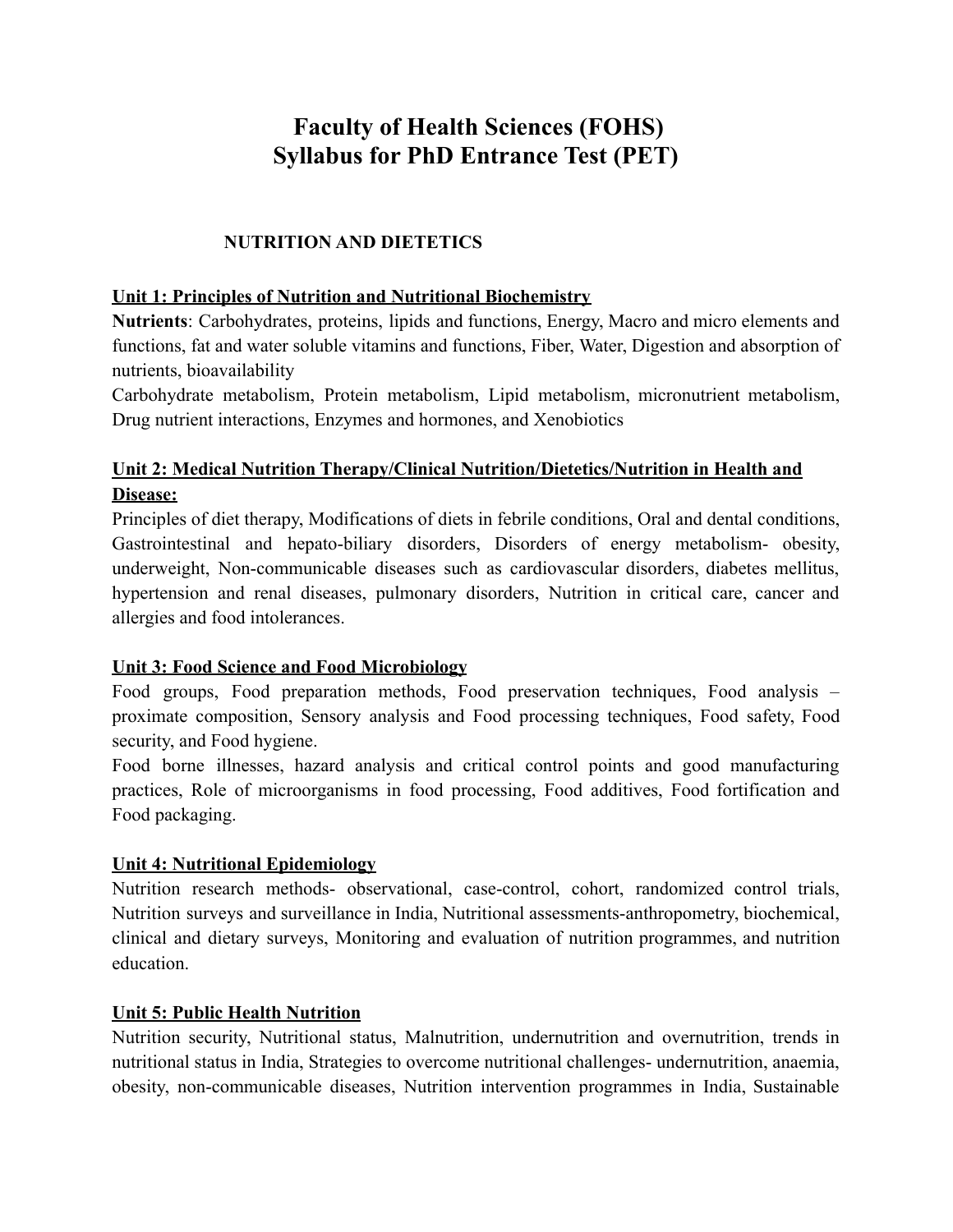development goals, World Health Assembly targets, Trends in breast feeding practices in India, Role of national and international agencies to combat malnutrition, Nutrition education, Maternal and child nutrition programmes in India.

#### **Unit 6: Nutrition through Lifecycle**

Balanced diet, Meal planning, Nutrition during pregnancy, lactation, infancy, toddlerhood, preschool stage, school going children, and adolescence. Growth and development during different stages of lifecycle, nutrition for adults, older adults and old populations.

# **Unit 7: Human Physiology**

Human body systems – Cardiovascular system, digestive system, urinary system, Blood, lymphatic system, respiratory system, musculoskeletal system, Endocrine and reproductive system.

# **Unit 8: Food Service Management**

Meal planning, Portion sizing, Food service institutions, Types of food service, Food service equipment, lay outs, designs, Principles of meal service and planning, Catering service management and Institutional food service.

# **Unit 9: Research Methodology and Biostatistics:**

Research Methodology- Types of research, Types of research designs, Qualitative and quantitative research, Applied research, Sampling methods, and Preparation of research proposal. Basic statistics- Measures of central tendencies, dispersion, Uses of graphs and tables, Software in statistical analysis, Probability, Types of errors in statistics, Tests of significance, and Sample Size.

# **Sample Questions**:

- 1. The conversion factor for estimating crude protein content of food from its nitrogen content is
	- (A) 6.25
	- (B) 16.0
	- (C) 5.5
	- $(D)$  4.0
- 2. The most sophisticated and extremely formal style of service is
	- (A) Waiter service
	- (B) Self service
	- (C) Room service